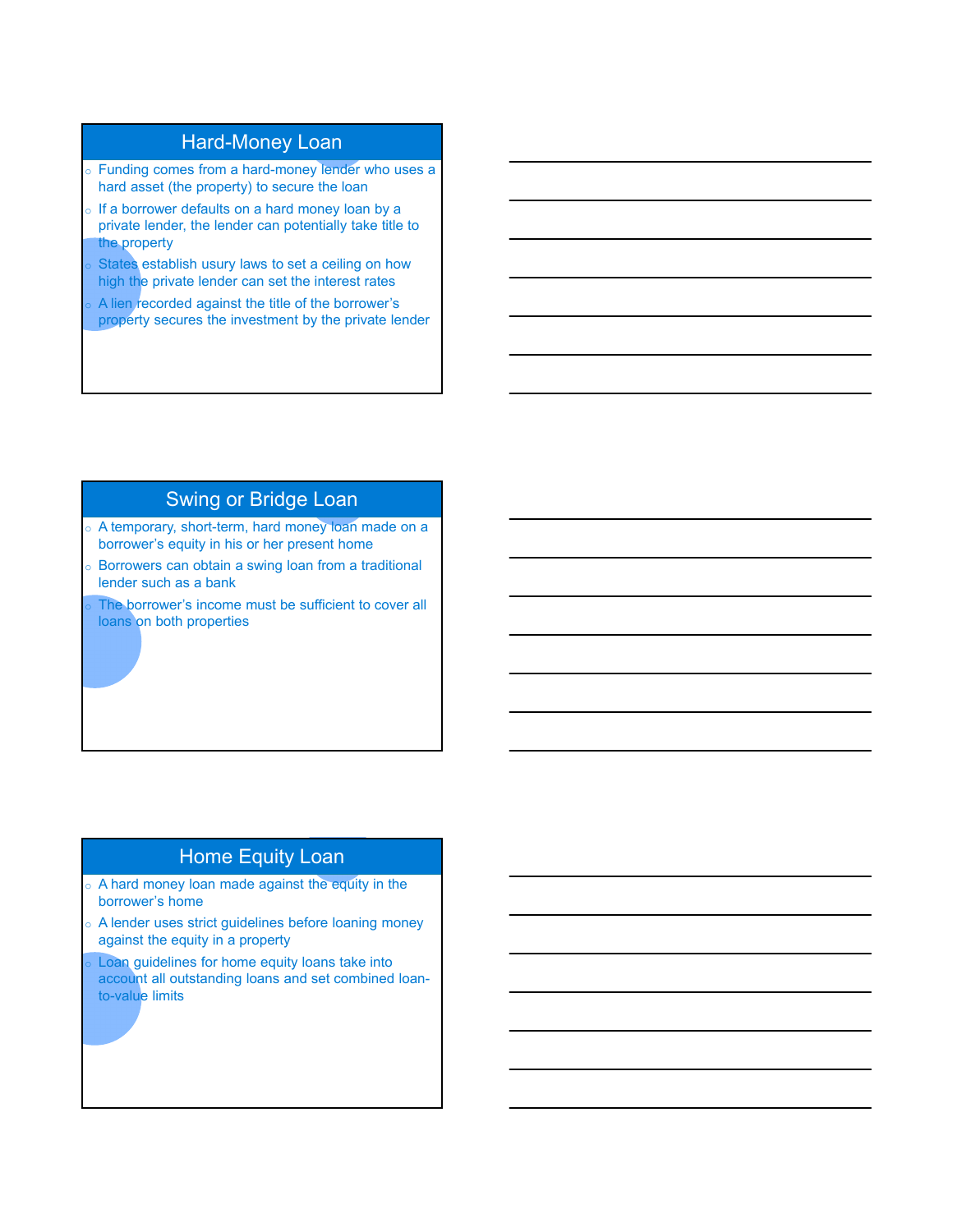# Home Equity Line-of-Credit Loan

- o An **open-end loan** that is a type of second lien loan that taps into a property owner's equity and establishes a revolving credit line
- An open-end loan is expandable by increments up to a maximum dollar amount
- When determining the borrower's actual credit line, the lender considers the borrower's ability to repay the loan by looking at income, debts, other financial obligations, and the borrower's credit history

# Home Equity Line-of-Credit Loan

- o Set a fixed time during which a homeowner can borrow money
- $\circ$  Outlines the method the borrower must use to repay the line of credit
- Have variable interest rates rather than fixed rates
- Sometimes lenders advertise a temporarily discounted **teaser rate** for home equity lines
- Lenders may permit a borrower to convert a variable interest rate to a fixed interest rate

#### Home Equity Line-of-Credit Loan

- o Before entering into a HELOC, a borrower should consider how he or she plans to repay the outstanding balance
- The Truth in Lending Act requires lenders to disclose the important terms and costs of their home equity plans, including the APR, miscellaneous charges, payment terms, and information about any variablerate feature
	- The lender may not charge a fee until the borrower has received this information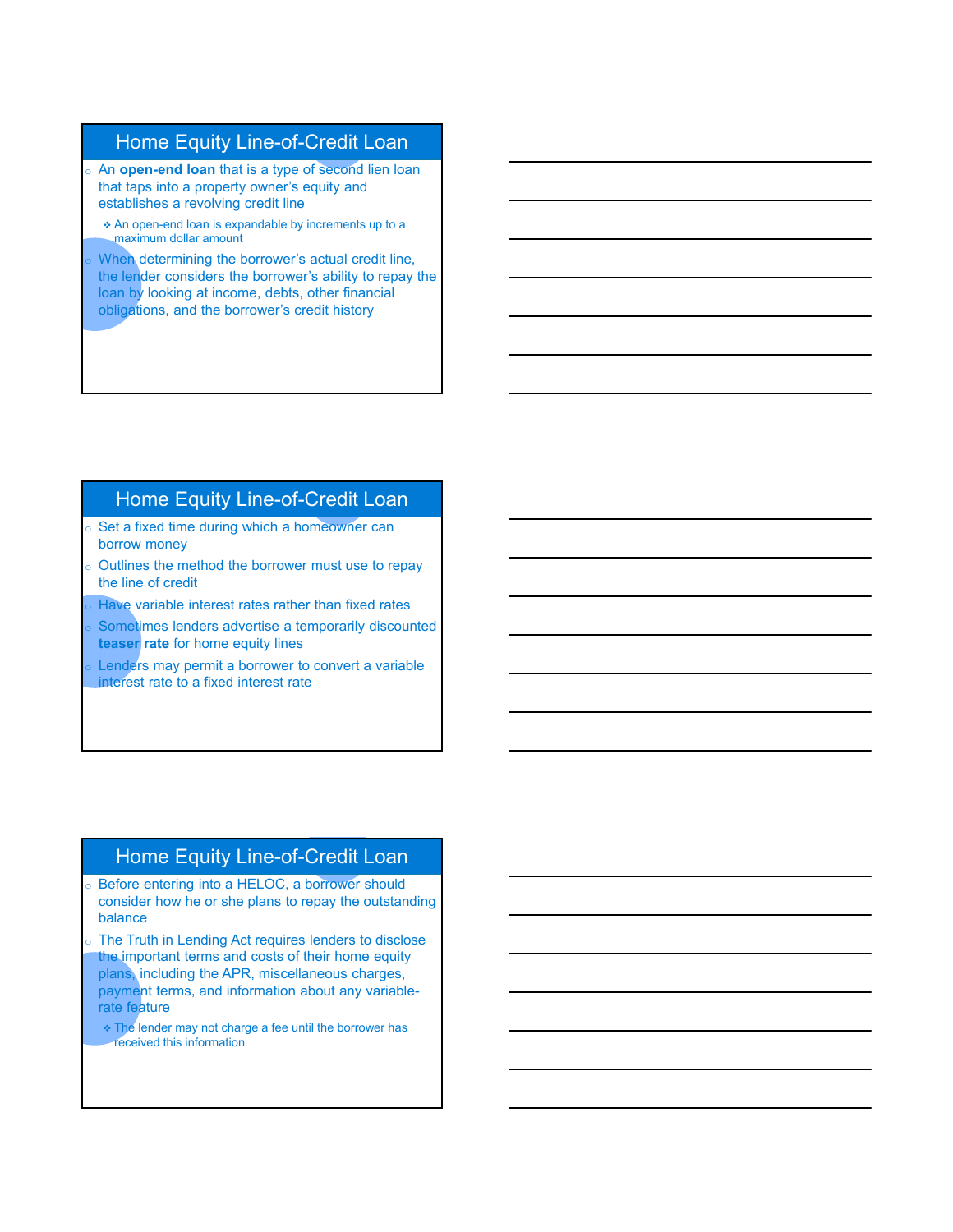## Traditional Second Lien Loan

- o Provides more predictable loan payments than a **HELOC**
- $\circ$  Offers a fixed amount of money that is repayable over a fixed period

#### Financing by Property Type or Loan Purpose

- o Many lenders finance a specific type of property or offer a loan product for a particular loan purpose
- $\circ$  There are different ways to finance real property and the type of property dictates the type of financing that is available to the purchaser
- The loan purpose and the borrower's plans for the loan proceeds will determine other types of alternative financing

#### Manufactured & Mobile Homes

- o A mobile home is a factory-built home manufactured prior to June 15, 1976, constructed on a chassis and wheels, and designed for permanent or semipermanent attachment to land
	- **Considered personal property unless it has been converted** into real property (attached to a permanent foundation)
- Manufactured homes are homes built in a factory after June 15, 1976 and must conform to the Manufactured Home Construction and Safety Standards (HUD code)
- Manufactured homes can be financed as personal property or as real property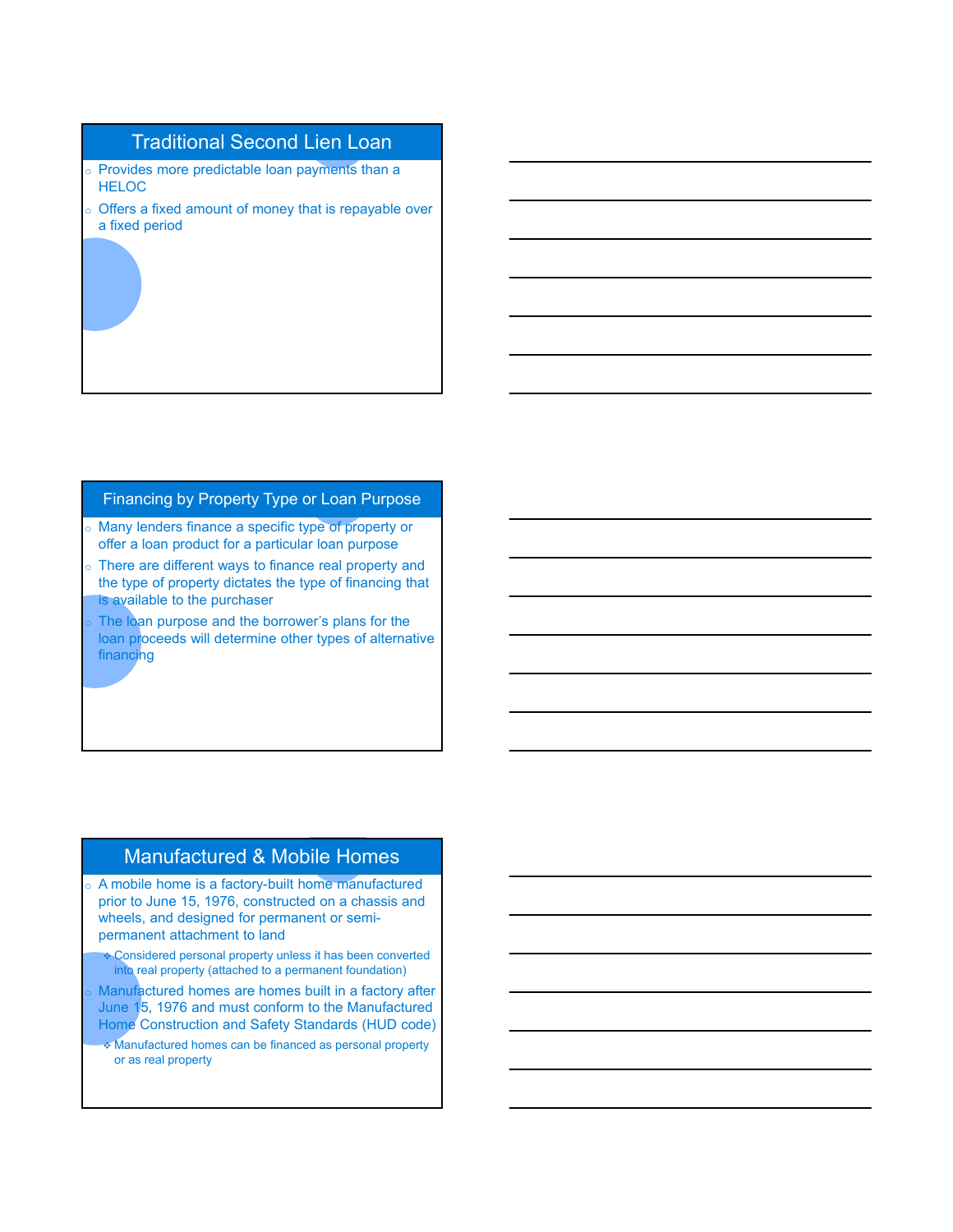## Financing Manufactured Homes

- o If the manufactured home is not permanently attached to the land, a borrower may obtain a personal property loan or financing direct from the retailer
- A **personal property loan** is a loan for anything movable that is not real property
- If the manufactured home is permanently attached to the land, a borrower can obtain real property financing from a bank or financing direct from the retailer

# Financing Co-Ops

- o A cooperative or co-op is ownership of an apartment unit in which the owner has purchased shares in the corporation that holds title to the entire building
- $\circ$  A member of a cooperative possesses the right to live in the apartment unit through an occupancy agreement or a **proprietary lease**
- Financing available in the form of a **co-op share loan** 
	- **This is a type of loan that is made to finance the purchase or** refinancing of the borrower's ownership interest in a residential unit in a co-op project owned by the co-op housing corporation

## Financing Vacation Homes

- o A buyer can obtain a loan for a vacation home through a traditional lender
- $\circ$  Since the home will not be a primary residence, lenders view the loan as a risky proposition
	- Underwriting guidelines and qualifications are stricter in comparison to loans for primary residences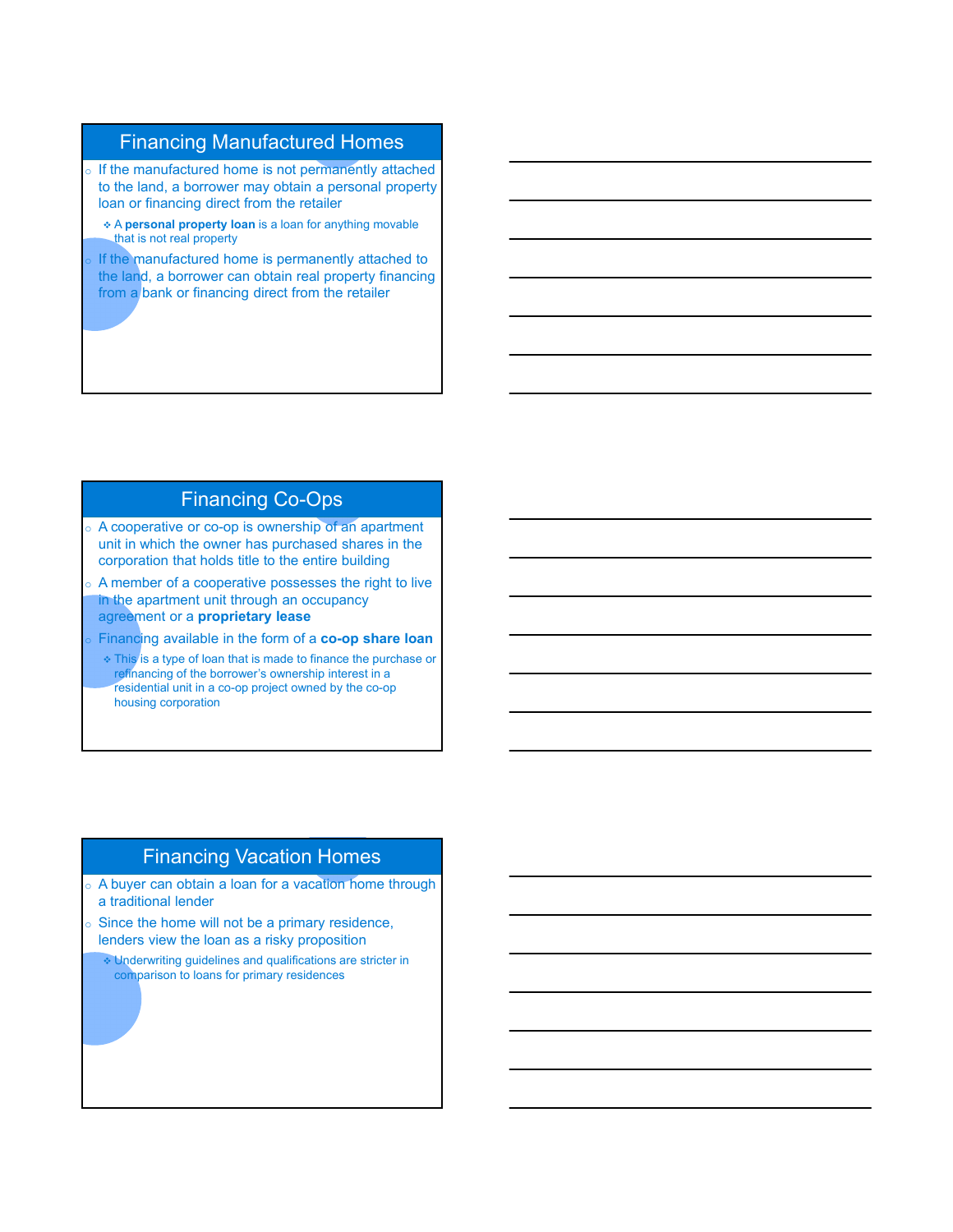## Financing Timeshares

- o A **timeshare** is a real estate development in which a buyer can purchase the exclusive right to occupy a unit for a specified period of time each year
- Prospective purchasers of this type of ownership can find unique financing arrangements
- Favorable financing terms for timeshares are available to borrowers with a good credit rating and sufficient income

# Financing Unimproved Land

- o Loans for raw land are riskier to a lender since the chance of default is higher for loans for land than loans for borrowers who are financing their primary residence
- Along with a borrower's credit rating and income, lenders also examine the purpose for the raw land
- Other considerations include whether the purpose of the land conforms to zoning laws, the existence of easements, and the availability of utilities

#### Financing Rural Properties

- o **Rural property** is property located in the outlying region of an urban center
- A common financing tool is seller financing
- The Farm Credit System is a national network of lenders that work together to provide funds to foster agricultural production and finance the purchase of rural property
- The Farm Service Agency (FSA) encourages farm ownership and makes operating loans to borrowers who cannot obtain a loan from a bank or other Farm Credit System lender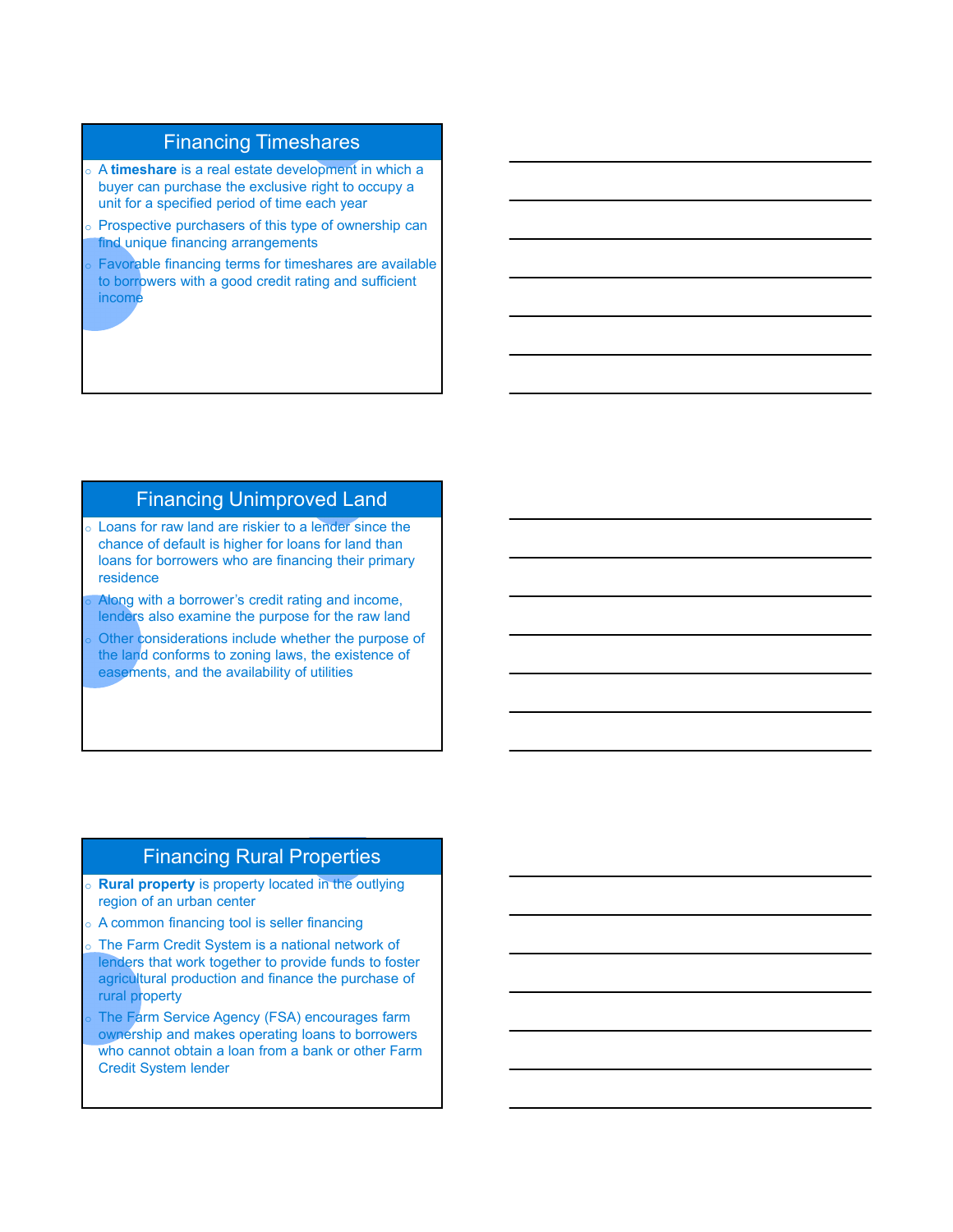## Financing Rural Properties

- o **Direct Loan Programs**. Made and serviced by FSA using government money. FSA helps applicants evaluate their real estate, facilities, machinery, equipment, financial management, and goals.
- **Guaranteed Loan Programs**. Made and serviced by commercial lenders. FSA guarantees the lender's loan against loss, up to 95%. FSA approves eligible loan guarantees and provides oversight of lender activities.
- **Land Contract Guarantee Programs**. Available to farm or ranch owners who wish to sell real estate through a land contract to a beginning or socially disadvantaged farmer or rancher.

#### Financing Mixed-use Properties

- o A **mixed-use property** is a property that combines residential living units and commercial space within the same building structure
- Obtaining financing for a mixed-use property can be a challenge since the underwriting guidelines vary
- Lender use a mix of tenants on the property, the size of the loan, the borrower's intended use of the space, and other property characteristics to determine the type of loan product as well as the financing terms

#### Financing Construction Projects.

- o A **construction loan** is a **temporary** loan used to finance the construction of improvements and buildings on land
- During the construction phase, an interim loan is necessary to fund the costs of the construction
- Upon completion of the construction, the borrower must obtain permanent financing or pay the construction loan in full
	- $\cdot$  The permanent loan that pays off a construction loan is a **takeout loan**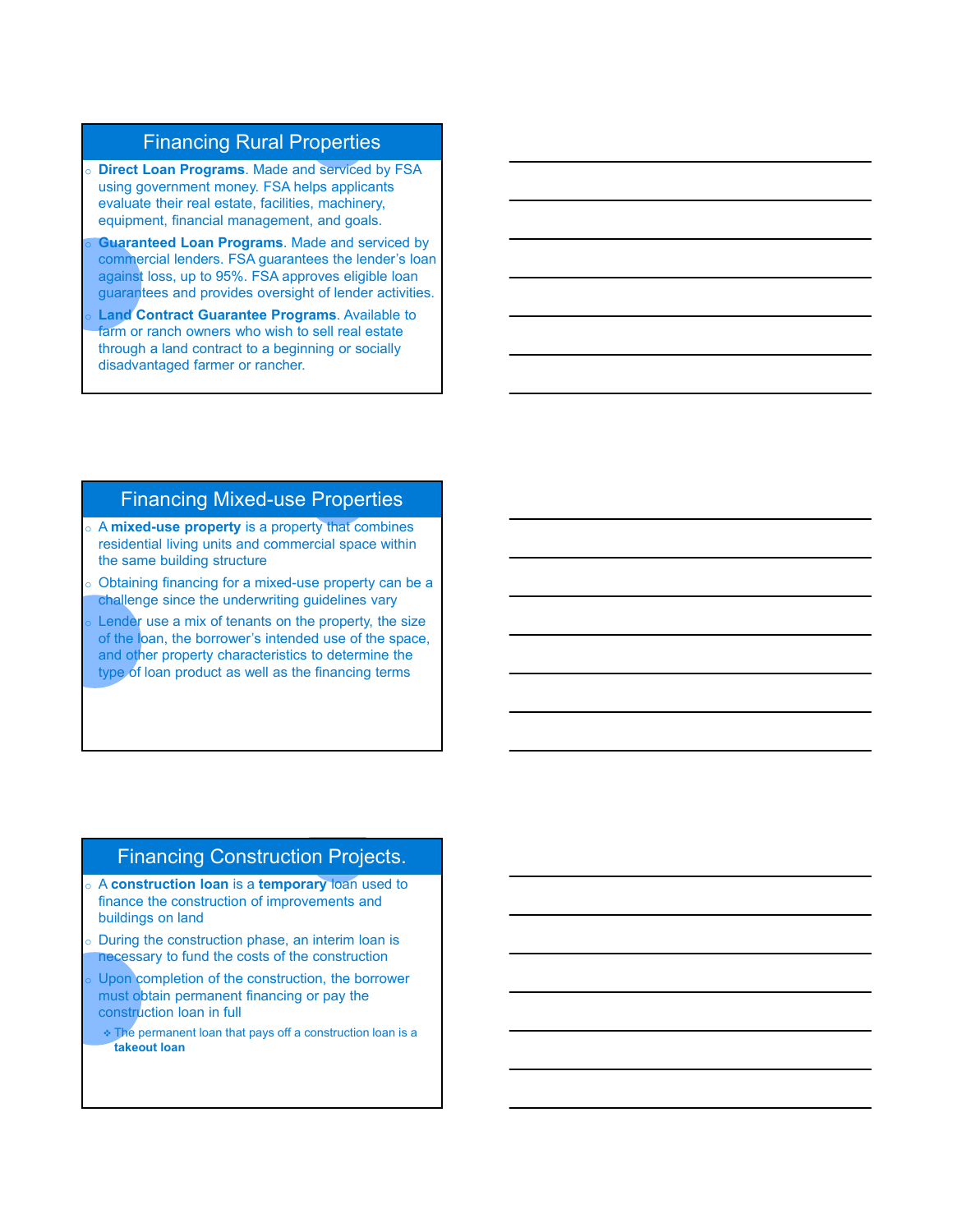# Subordination Clause

- o If a borrower has an earlier, separate loan on the land itself, a lender making may contain a subordination clause
- o A subordination clause is a statement in a financial instrument that is used to change its priority
	- This clause is used mainly when land is purchased with the intention of seeking future construction financing to build on the property

#### Interim Loan

- o A short-term loan that finances construction costs such as the building of a new home
	- The lender advances funds to the borrower as needed while construction progresses

Lenders often include a contingency that states that after the project is completed, long-term financing must be secured

#### Interim Loan Disbursement

- o Lenders use plans for **disbursing construction loan proceeds** to guard against overspending by the borrower
- o A **fixed disbursement plan** pays a percentage of funds at a set time
- **Obligatory advances** are paid out at various stages of construction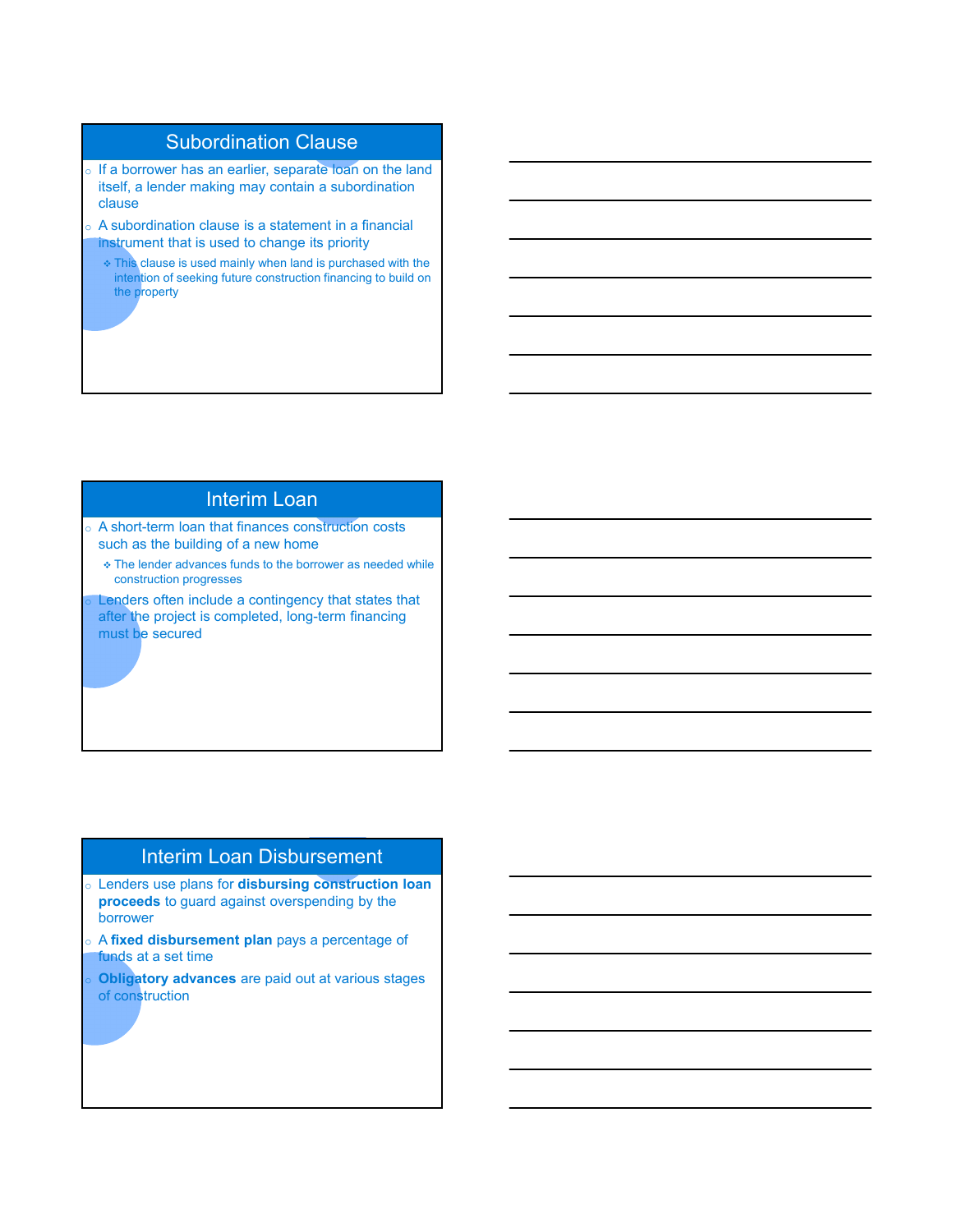## Takeout Loan

- o Can be used to pay off any interim construction loans taken out prior to the construction project
- o A **forward-takeout commitment** is a letter that promises to deliver a takeout loan in the future if the property is built according to plans and specifications and leased at the target rental rate

#### Blanket Loan

- o Secured by several properties
	- The security instrument used can be a blanket deed of trust or a blanket mortgage
- o Developers use blanket loans when they buy large tracts of land to be subdivided into parcels and sold separately
- Individuals can acquire a blanket loan when they have an existing home and are purchasing another one
- Once the existing home sells, the property is released from the blanket mortgage or blanket deed of trust so that it can be reconveyed to the new owner

#### Pledged-Asset Mortgage Loan

- o A loan that allows a borrower to give a security interest in other assets rather than having to liquidate them to pay a down payment
- Allows the borrower to continue receiving income and other benefits from those assets
- Avoids the possibility of the borrower having to pay income taxes on sale proceeds if the assets had to be sold to make a down payment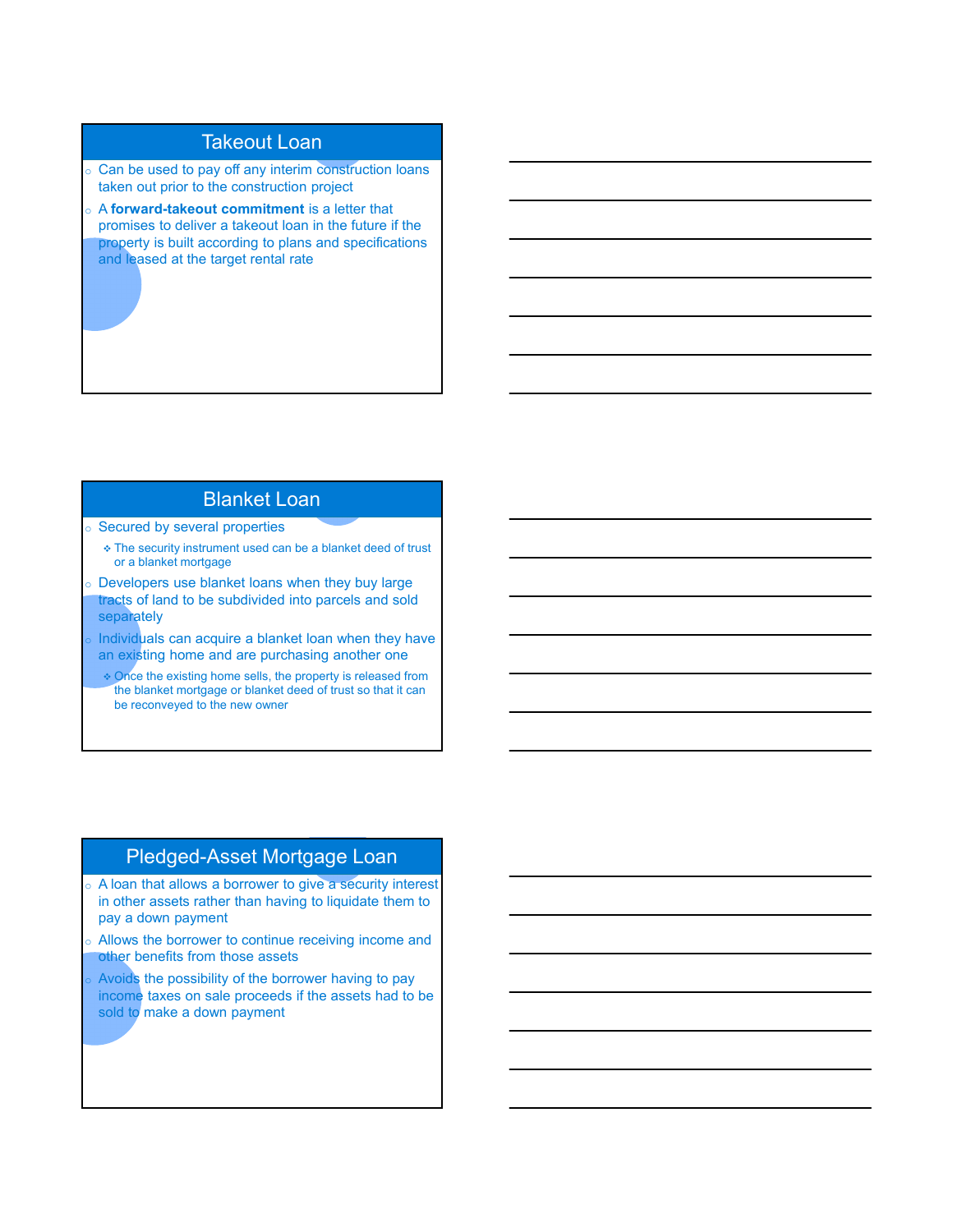## Lender Participation Loans

- o **Equity Participation Mortgage**. A mortgage that allows the lender to share in part of the income or resale proceeds from a property owned by the borrower. The lender participates in the income of the mortgaged property beyond a fixed return or receives a yield on the loan in addition to the straight interest rate.
- **Shared Appreciation Mortgage.** The lender and the borrower agree to share a percentage of the appreciation in the market value of the property that is security for the loan. In return for the shared equity, the borrower is offered beneficial loan terms.

#### Unsecured Loan

o An unsecured loan is one in which the lender receives a promissory note from the borrower without any security for payment of the debt, such as a trust deed or mortgage

 $\bullet$  The only recourse is a lengthy court action to force payment

# Key Terms

- o Adjustable-rate mortgage (ARM)
- o Amortization
- o Blanket loan
- **Carryback financing**
- Cash-out refinancing
- Closed-end loan
- Contract for deed
- Cooperative
- o Crowdfunding
- o Fannie Mae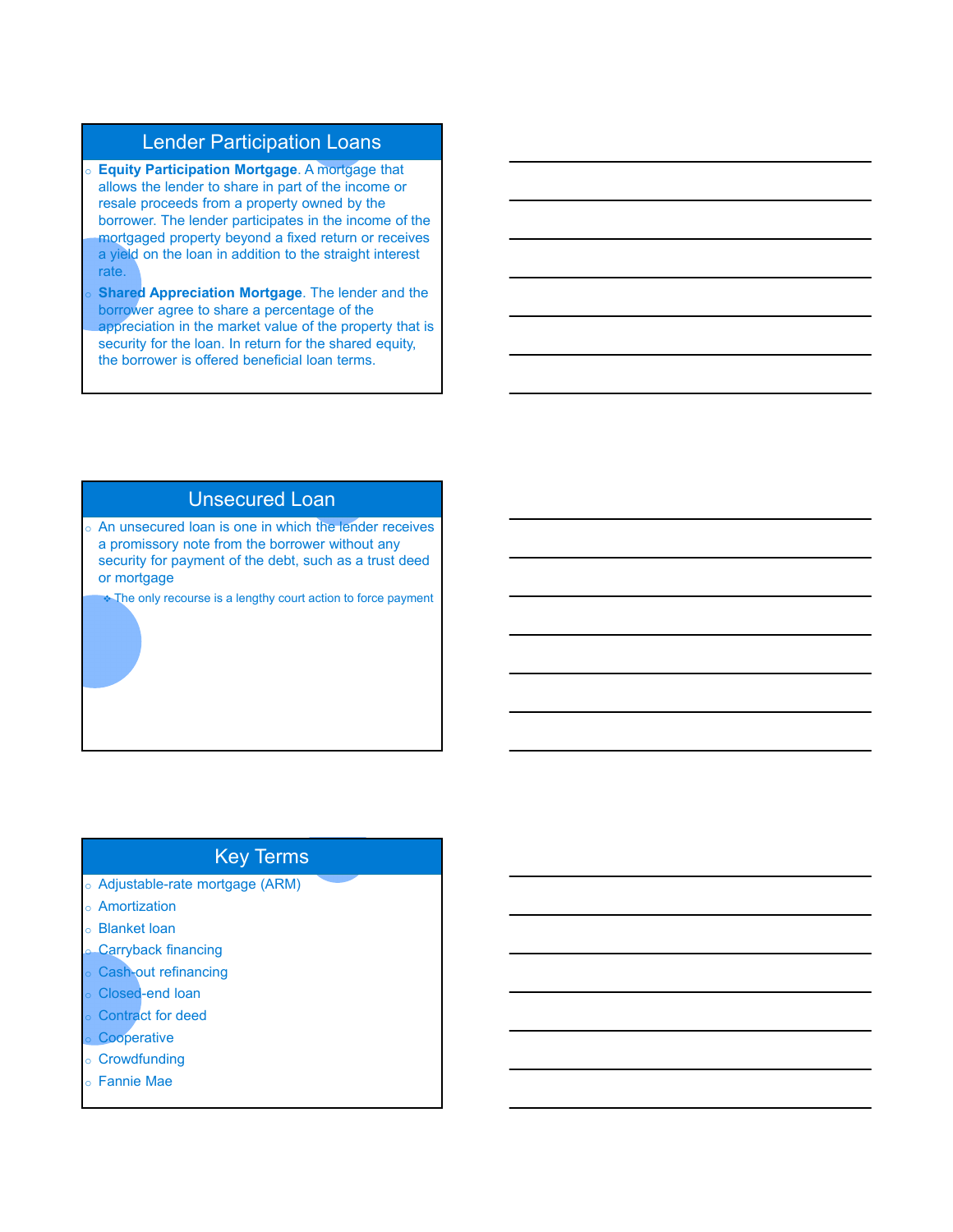# Key Terms

- o Finance company
- o Freddie Mac
- o Hard money loan
- **Home equity line-of-credit**
- o Home equity loan (HEL)
- **o** Interim loan
- o Manufactured homes
- o Negative amortization
- o Nontraditional mortgage product
- o Packing

# Key Terms

- o Partially amortizing loan
- o Participation loans
- o Payment shock
- Pledged–asset mortgage
- o Points
- o Portfolio lender
- o Purchase money loan
- **Rural property**
- o Swing loan
- o Takeout commitment

# Key Terms

- o Takeout loans
- o Unsecured loan
- o Wraparound mortgage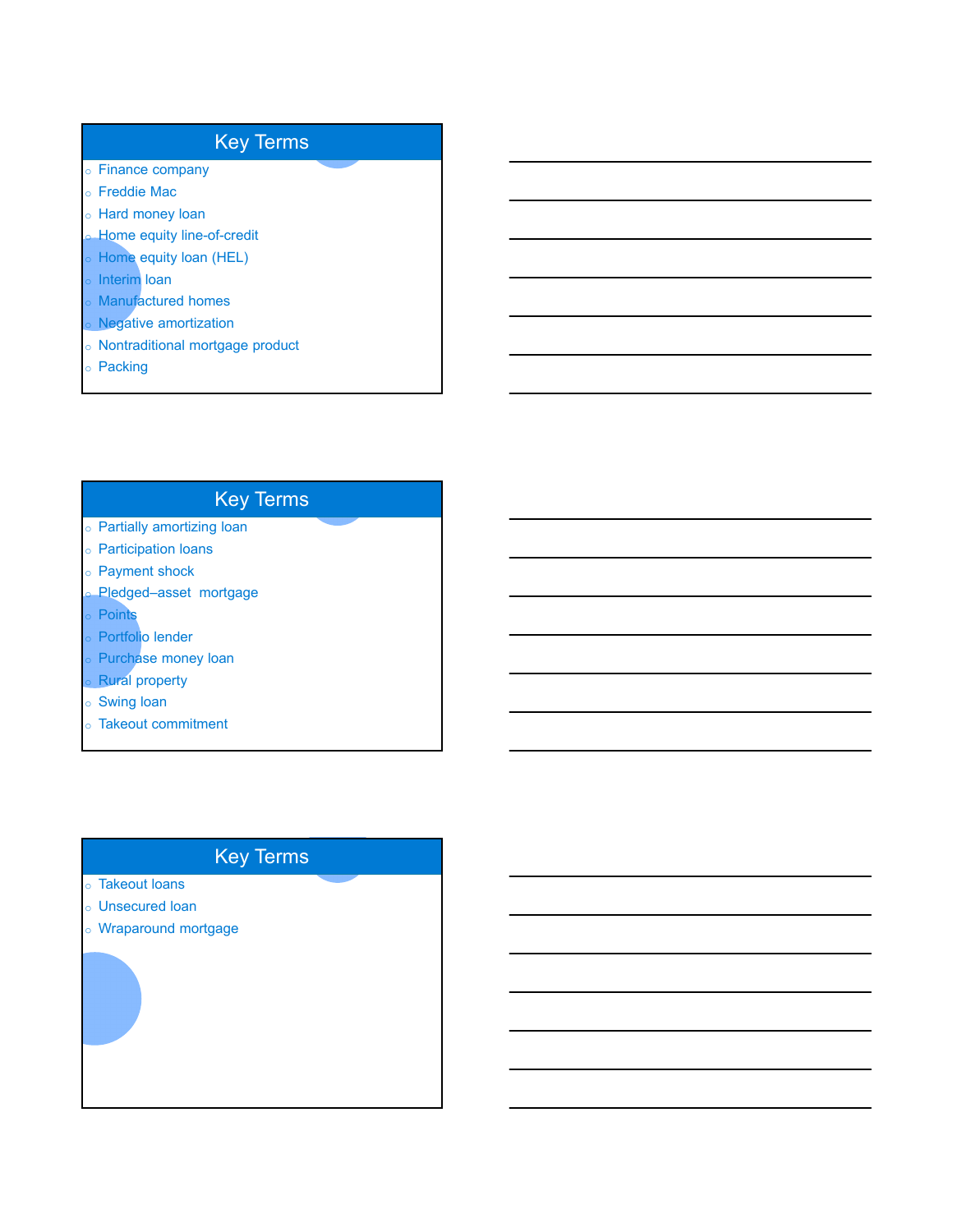## **Summary**

- o Alternative financing methods include seller financing, secondary financing, and other financing alternatives that are based on the type of property or the purpose of the loan
- A common source for secondary financing of a sale is the seller
	- Carryback financing is the extension of credit by a seller who takes back a note for a portion or the entire purchase price of a property
	- A wraparound loan is essentially a purchase-money loan that includes both the unpaid principal balance of the first loan and a new second loan against the property

## **Summary**

- o Borrowers obtain secondary financing to provide additional funds for the purchase of property or to take cash out of property
	- Secondary financing includes hard money loans from private lenders, swing loans, home equity loans, and home equity lines-of-credit
- Financing is available based on the property type
- The loan purpose and the borrower's plans for the loan proceeds will determine other types of alternative financing
- This includes loans for construction, pledged account mortgages, rollover mortgages, lender participation loans, and unsecured loans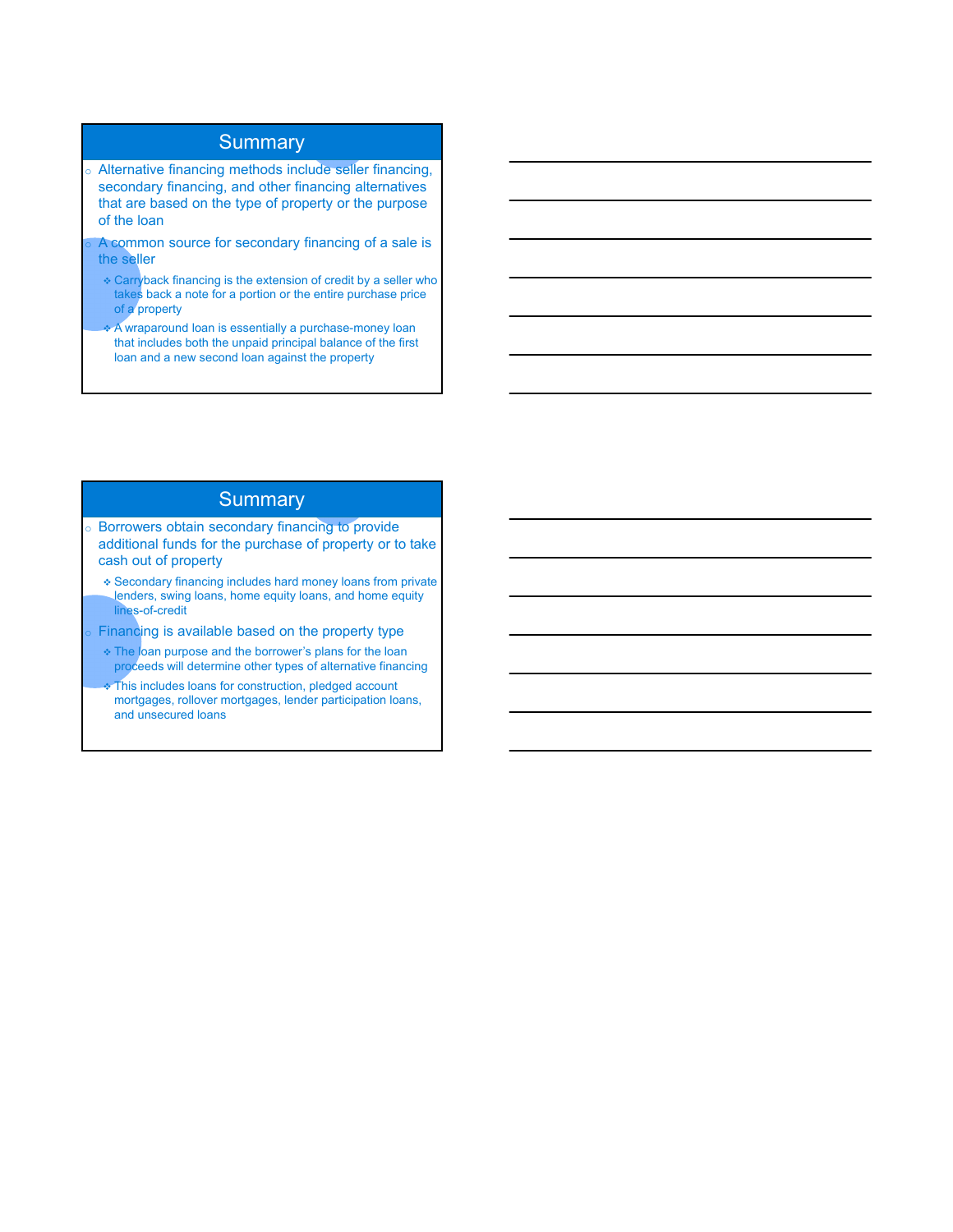

# Learning Objectives

o After completing this chapter, you should be able to:

- Compare the Freddie Mac Home Possible and the Fannie Mae HomeReady mortgage programs
- Describe state and local affordable housing mortgages and programs offered in North Carolina
- Explain how bonds are used to finance real estate

#### **Overview**

- o Workforce housing may be defined as reasonably afforded by a moderate to middle income, critical workforce and located in acceptable proximity to workforce centers
- Housing prices are based on supply and demand
- In North Carolina, both state and city agencies have mortgage programs to help ensure that homebuyers have affordable housing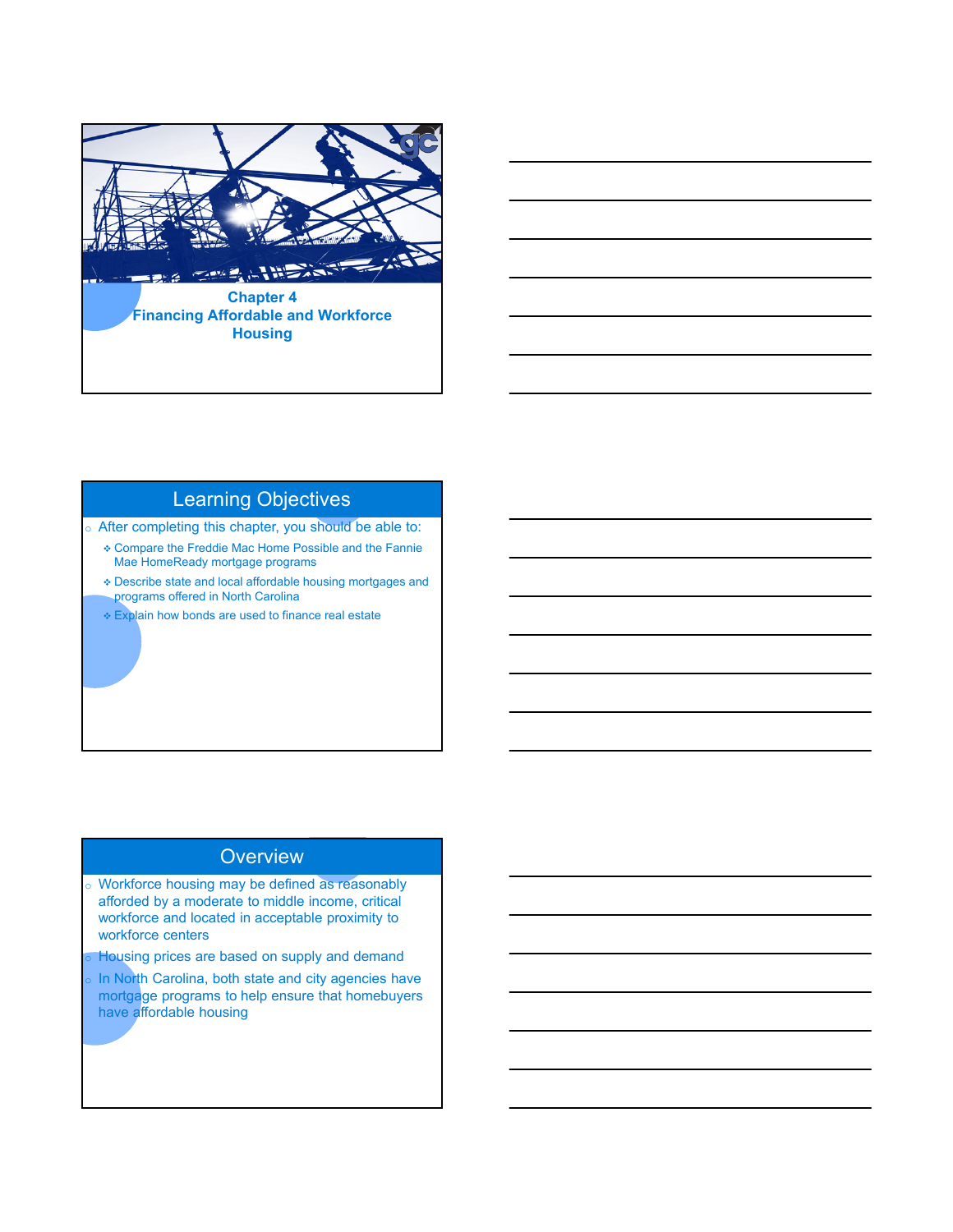#### Home Possible & HomeReady Mortgages

- o Freddie Mac and Fannie Mae promoting affordable lending products
- o Freddie Mac Home Possible and Fannie Mae HomeReady mortgages have more liberal and nontraditional borrower eligibility requirements to help creditworthy borrowers with lower and moderate incomes obtain an affordable, sustainable mortgage

# 5 Freddie Mac Home Possible Mortgage

- o Gives buyers an affordable option for real estate financing
- o A **first-time buyer** is someone who has not had any ownership interest in residential property in the last 3 years prior to the loan closing
- A **move-up buyer** is a homeowner who wants to sell a home to purchase a more expensive one
- **Equity** represents the difference between the current loan amount owed on the home and its market value

#### Home Possible Requirements

- o The Home Possible program is available for various property types
- o The minimum FICO score necessary to qualify for the Home Possible program varies from lender to lender
- Borrowers without a credit score can qualify for a Home Possible mortgage with a 95 percent maximum LTV through the Loan Product Advisor<sup>®</sup> or by meeting the requirements in the Freddie Mac Selling Guide
- Freddie Mac guidelines require stable monthly income for all borrowers who sign the mortgage note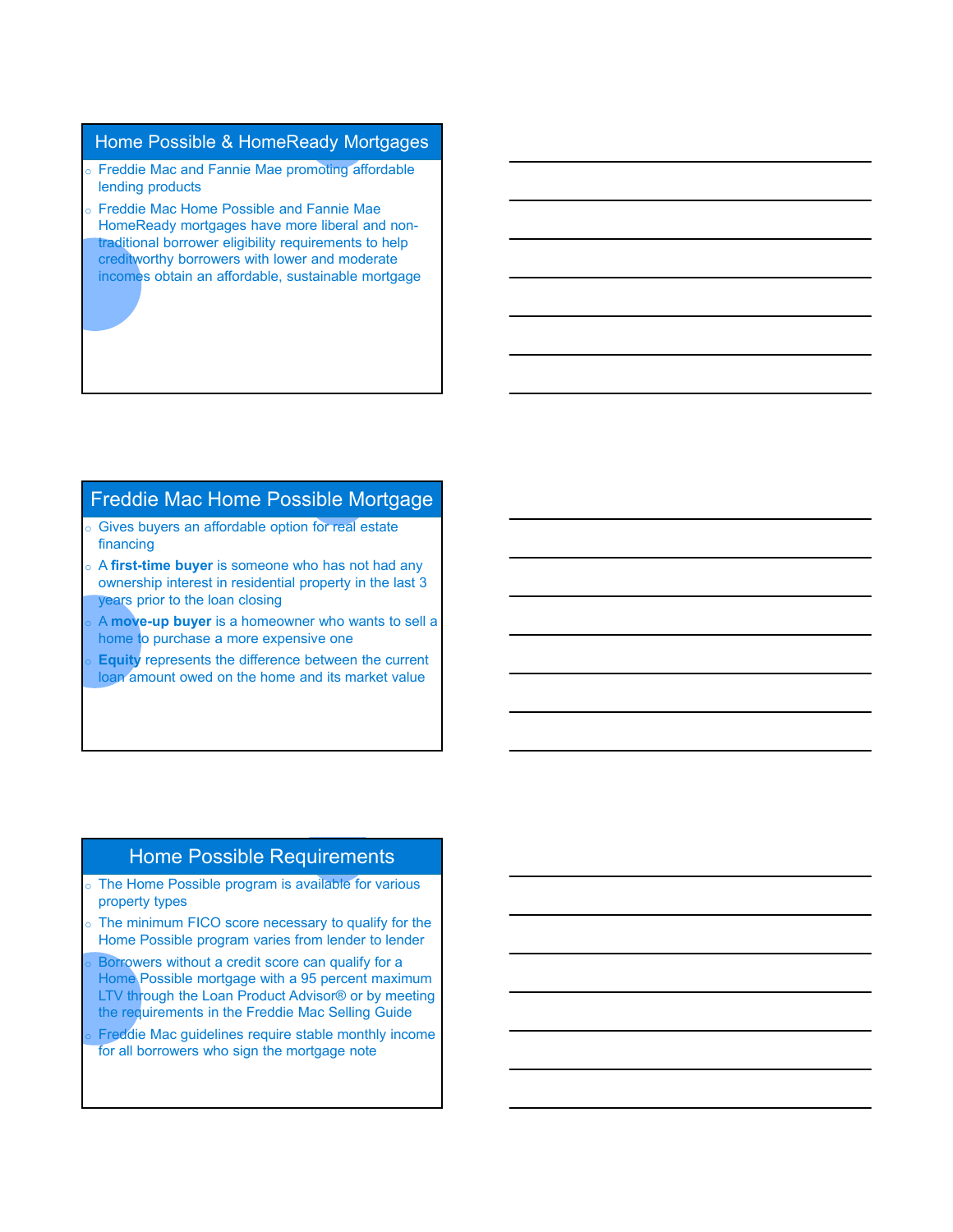## Home Possible Requirements

- **Because the Home Possible loan program is designed** for low to moderate-income borrowers, income limits may apply
- o Home Possible mortgages correlate with the same conforming loan limit guidelines used for all conventional mortgage programs
- All borrowers who sign the mortgage must also occupy the home as a primary residence

## Home Possible Down Payments

- o The Home Possible loan program allows funds from a variety of sources to help a borrower reach the 3% to 5% down payment requirement
- $\circ$  If family and friends help a borrower with gift funds, the donors will need to sign a **mortgage gift letter**
- **Seasoned funds** are a source of money that has been in those in the accounts holding the funds for at least 60 days
- Traceable funds come from a verifiable source with a traceable history

# Home Possible Gifts & Other Contributions

- o A gift or grant from a lender is only allowed after a minimum three percent contribution is made from the borrower's personal funds or other eligible sources of funds
- Down payment assistance cannot be funded through the mortgage transaction in any way by the lender
- Premium financing by a lender can be used to assist a borrower with closing costs, financing costs, and prepaid escrow requirements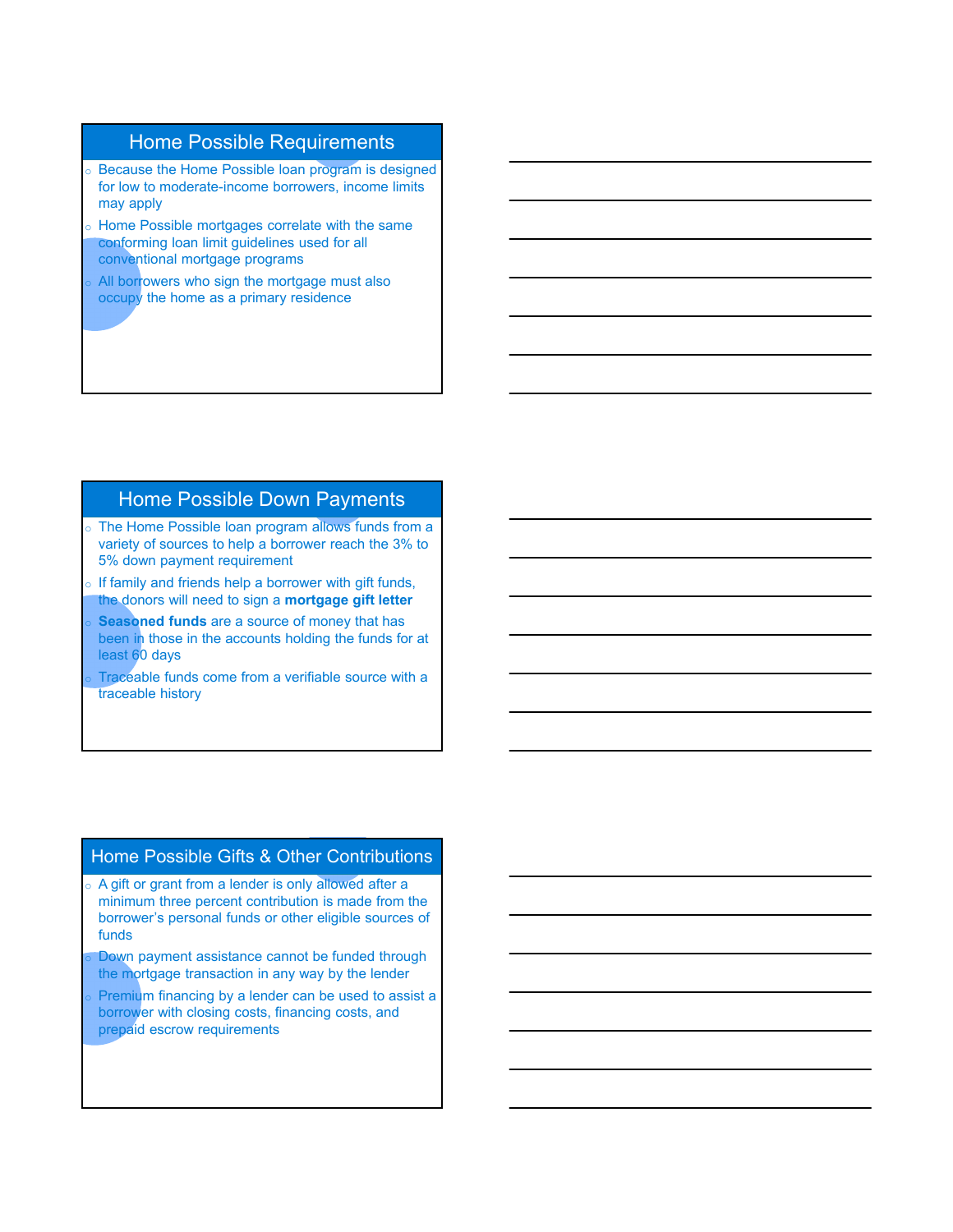# Home Possible PMI

- o **Private mortgage insurance** is a type of insurance that protects the lender against financial loss if a homeowner stops making mortgage payments
- A borrower will no longer be required to pay PMI when the loan balance equals 78% of the value of the home (**loan-tovalue ratio**)
- One advantage of a Home Possible loan is that a borrower can request to remove mortgage insurance payments when the ratio reaches 80%

# Home Possible Homebuyer Education

- o Any borrower who is a first-time buyer and will be on the mortgage note must take a homeownership course from Freddie Mac called CreditSmart
- $\circ$  Homeownership education is required if the credit reputation for all borrowers is established using only Noncredit Payment References
- A seller or mortgage servicer must provide **early delinquency counseling** to borrowers who have problems meeting their mortgage obligations

#### Fannie Mae HomeReady Mortgage

- o **Borrower eligibility**. Lenders will be notified if a loan case file appears to be eligible for HomeReady even when the product has not been selected.
- **Pricing**. Pricing is better than or equal to Fannie Mae standard loan pricing.
- **Eligibility**. The LTV ratio can be up to 97% LTV and eligibility is not limited to first-time home buyers.
- **Underwriting/income flexibility. HomeReady will** allow various sources or income, grants, and gifts.
- **Homeownership education.** Requiring pre-purchase homeownership education.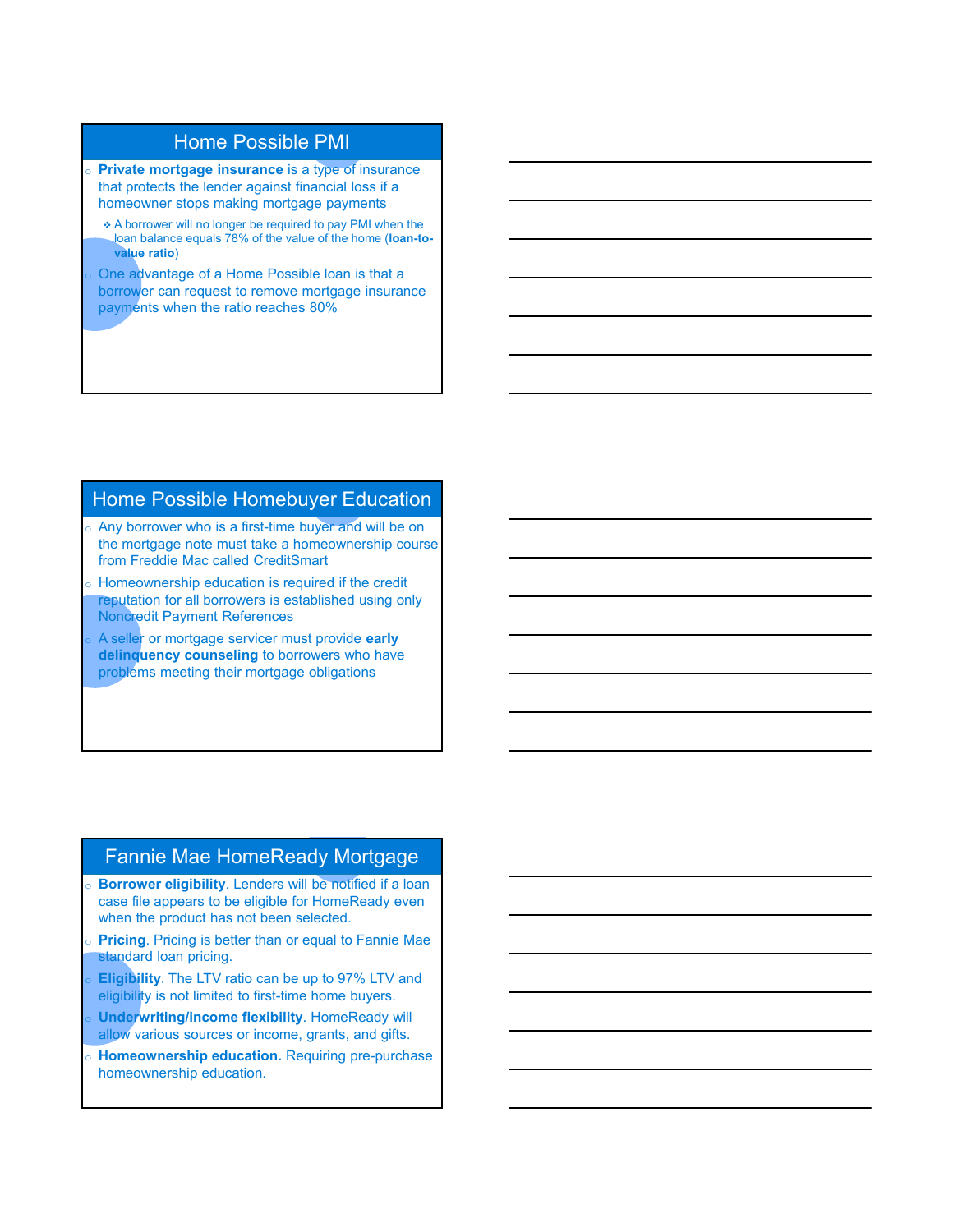## HomeReady Mortgage Requirements

- o A first mortgage, **purchase money transaction**, or **limited cash-out refinance transaction** (LCOR) for one- to four-unit properties used as the borrower's principal residence
- **Eligible products include fixed-rate mortgages with** terms up to 30 years, and certain ARM plans
- Borrower income eligibility aligns with Fannie Mae's regulatory housing goals

#### HomeReady Subordinate Financing

- o Subordinate financing from a seller-held mortgage is not permitted with HomeReady mortgages
- $\circ$  Subordinate financing is permitted if it complies the terms for the Community Seconds loan, which allow a maximum combined loan-to-value of 105%
- If the subordinate financing is from an employer, it does not have to require regular payments of either principal and interest or interest only
- Financing terms may require full repayment of the debt if the borrower's employment is terminated before the maturity date of the subordinate financing

#### HomeReady Homebuyer Education

- o At least one borrower must complete an online homeownership education program called Framework
	- The borrower must pass a final test with a score of at least 80% to receive a certificate of completion
- HomeReady, servicers must offer early delinquency counseling to the borrower during the first seven years of the mortgage
- Landlord education is required for HomeReady loans secured by 2- to 4-unit properties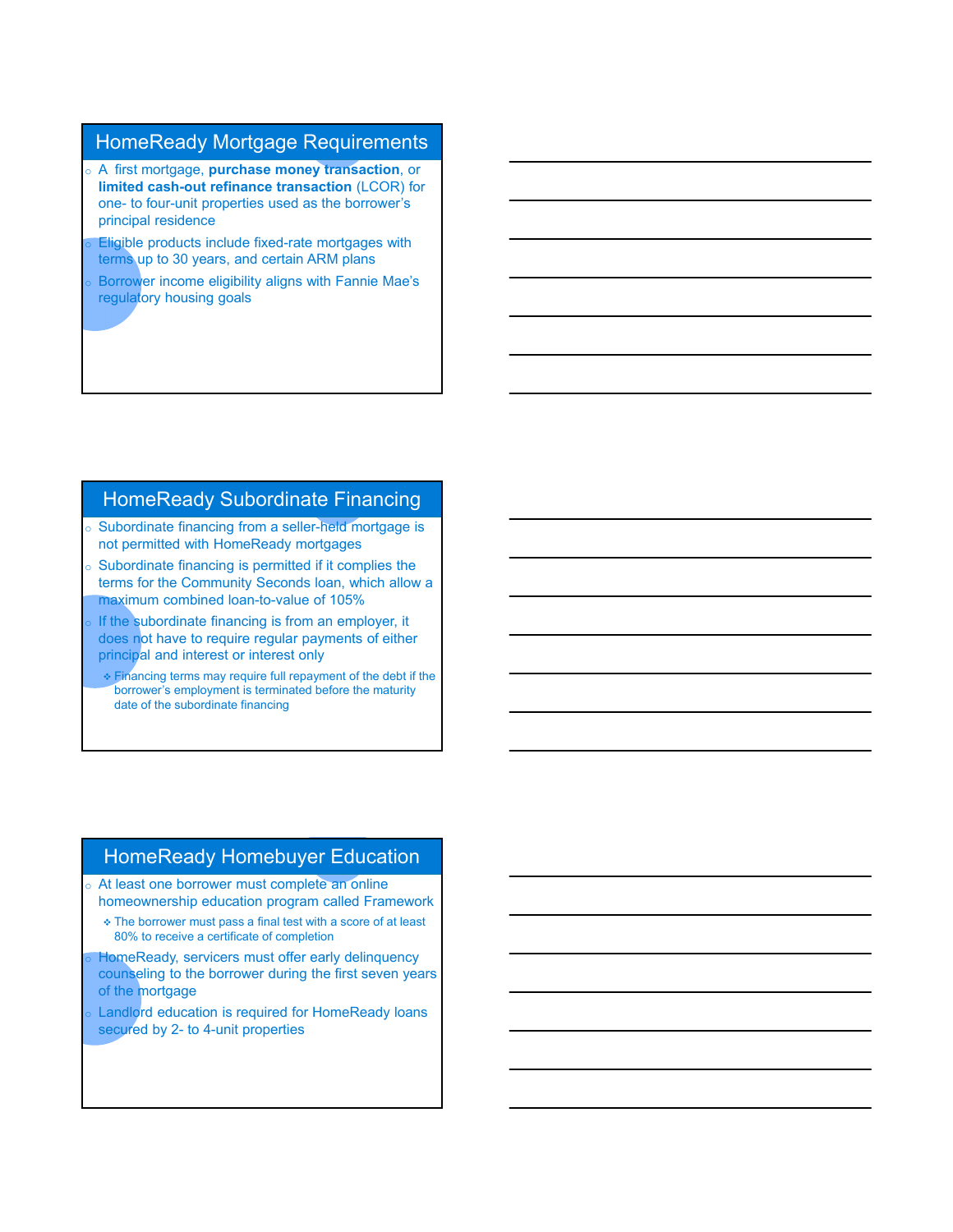# NC Housing Finance Agency

- o A public agency that finances affordable housing opportunities for North Carolinians whose needs are not met by the market
- $\circ$  Combines public funds with private investments to finance affordable housing opportunities
- Operations are overseen by a 13-member Board of **Directors**

# NC Housing Finance Agency

- o Finances mortgages and down payment assistance for first-time and move-up buyers by selling government-insured or Fannie Mae/Freddie Macincurred mortgage-backed securities
- Sells tax-exempt Mortgage Revenue Bonds and uses the proceeds to finance mortgages and down payment assistance for first-time home buyers and military veterans with low and moderate incomes
- Offers financial programs to develop affordable rental housing projects across the state

#### NC Home Advantage Mortgage

o Provides eligible home buyers with down payment assistance up to 5% of the loan amount, competitive interest rates and up to 100% financing on FHA, USDA, and VA loans

**Eligibility** 

 Purchase a townhome, condo, duplex, or new manufactured home in North Carolina as a principal residence

- Income under \$99,000 and a minimum credit score of 640
- Be a legal resident of the United States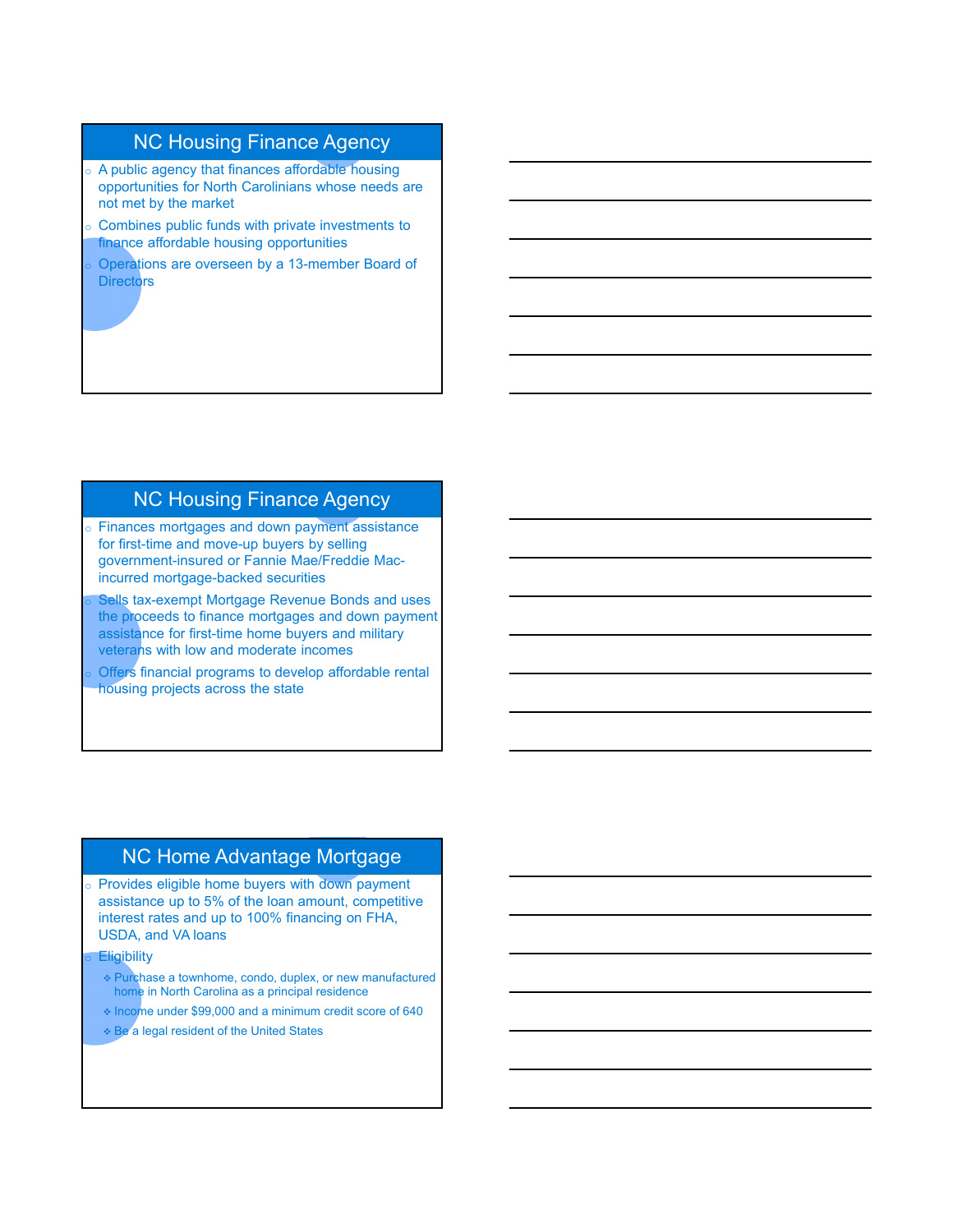#### NC 1<sup>st</sup> Home Advantage Down Payment

- o Provides eligible first-time home buyers and military veterans with \$8,000 in down payment assistance
	- Down payment help is a 0%, deferred second mortgage, which is forgiven 20% per year at the end of years 11-15, with complete forgiveness at the end of year 15
- Using this down payment assistance, buyers may be eligible for up to 100% financing on FHA, USDA, VA, and conventional loans

# NC Home Advantage Tax Credit

- o Saves money on federal tax liability with a **Mortgage Credit Certificate** (MCC)
- o Newly built homes are eligible for a tax credit up to 50% of the annual interest paid
- Can be used in conjunction with a 30-year fixed rate mortgage, including FHA, VA, USDA, and conventional loan types

## NCHFA Financing for Home Repair

- o The **Essential Single-Family Rehabilitation** program finances major repairs for NC homeowners who are elderly or have disabilities and whose incomes are 80% or below the median for their area
- **The Urgent Repair Program** finances emergency home repairs for NC homeowners who are elderly or have special needs and whose incomes are below 50% of the median for their area
- If the URP program is not available, homeowners may receive help from the **Displacement Prevention Partnership**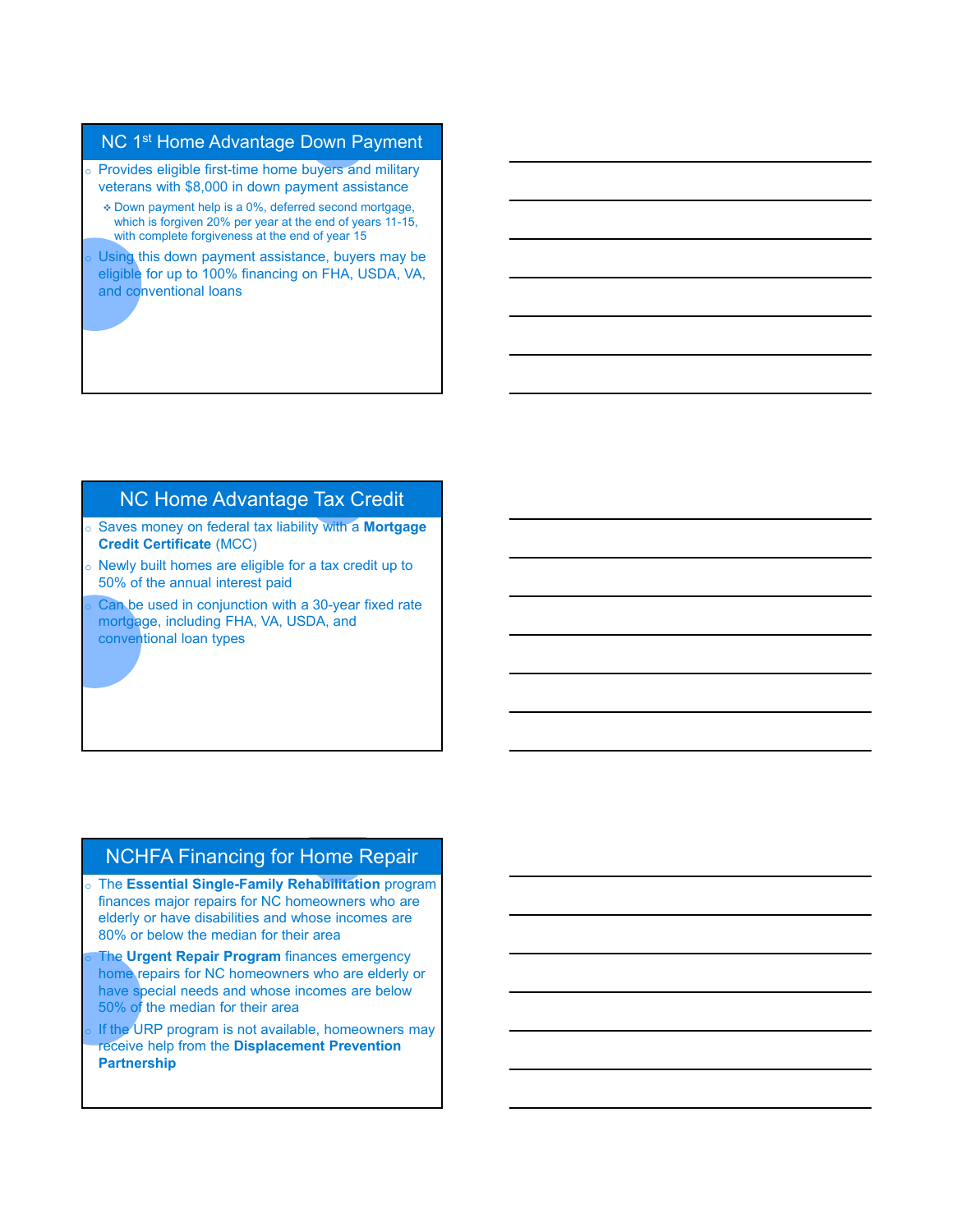## Community Partners Loan Pool

- o The **Community Partners Loan Pool** can be combined with an NC Home Advantage Mortgage for assistance of up to 20% of the sale price
- o Available to buyers using a USDA Section 502 loan for their mortgage
- Structured as a second, zero-interest mortgage

## Workforce Housing Loan Program

- o Encourages the development of low- and middleincome housing
- o Administered by the NC Housing Finance Agency in combination with federal Housing Credits
- Workforce housing targets middle-income workers
- Households who need workforce housing may not always qualify for housing subsidized by the Low-Income Housing Tax Credit program or the Housing Choice Vouchers program

#### Raleigh Community Development

- o Raleigh is committed to creating 5,700 affordable housing units for families with low-to-moderate incomes by 2026 using the Affordable Housing Bond
- Raleigh's Homebuyer Program offers low-interest loans up to \$20,000 to help with down payment and closing costs or a gap in financing
- Raleigh requires that homebuyers attend a Homeownership Class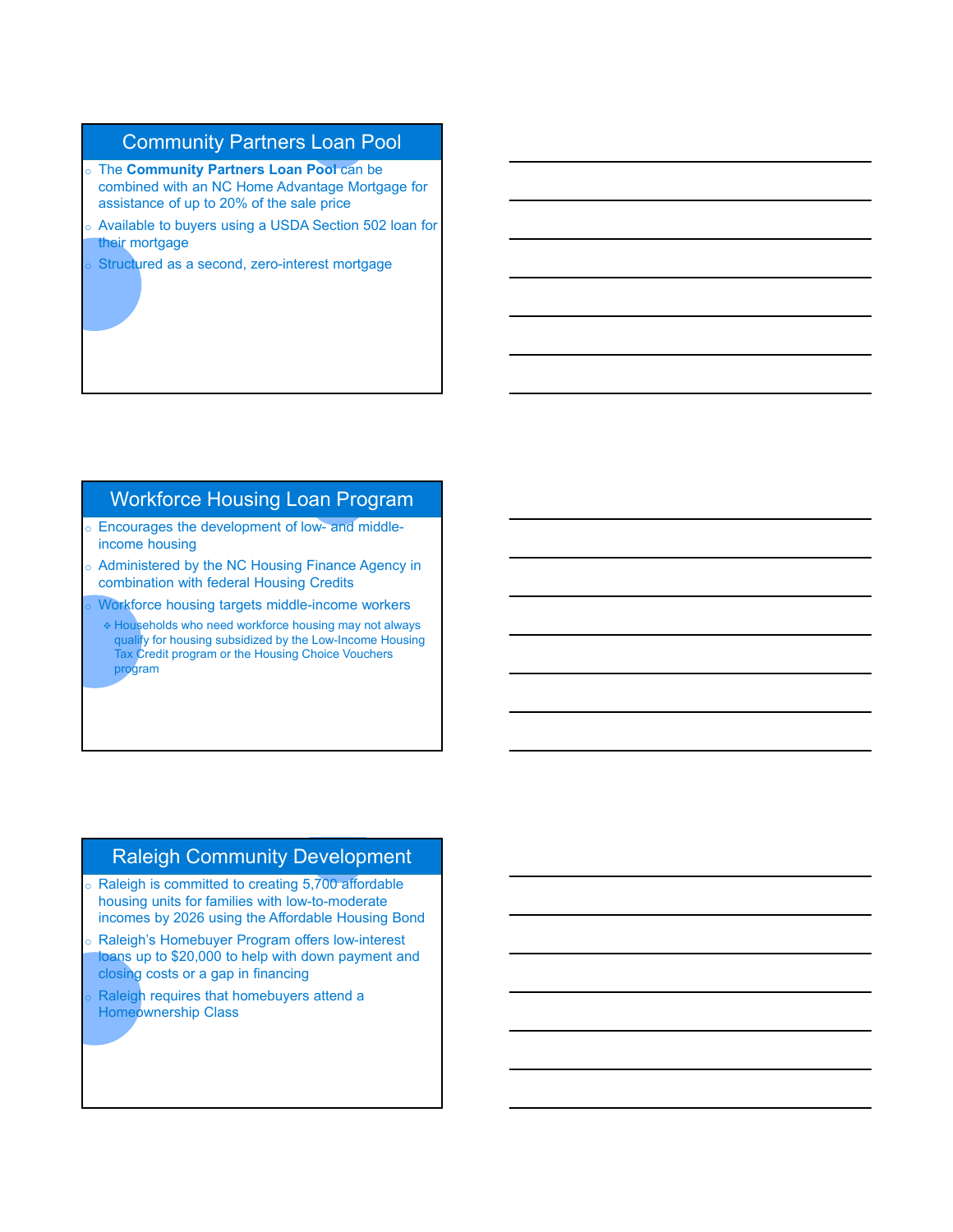## Raleigh Affordable Housing Projects

- o Washington Terrace
	- Aging 23-acre, 245-unit, low-income housing project
	- Villages at Washington Terrace and Booker Park North
- **Duplex Village** 
	- New Bern Avenue rental property comprised of 66
	- 24 units purchased by the City for future affordable housing
- **Extended Stay Hotel for Permanent Supportive** Housing, Emergency Shelter
- Mixed occupancy, combining the existing extended-stay model with opportunities for permanent supportive housing and other affordable housing

## Charlotte Affordable Housing

- o Charlotte needs an additional 32,000 units of affordable housing to meet the current need
	- More than 55,000 Charlotteans do not currently have an affordable place to live

Housing Charlotte Framework focuses on expanding the supply of, and preserving existing, quality affordable housing, and supporting family selfsufficiency

## Using Bonds To Finance Real Estate

- o Used to provide credit for the housing sector and to finance real estate projects
- $\circ$  A contract between a lender (bondholder) and a borrower (issuer) by which the borrower promises to repay a loan with interest
	- An issuer is obligated to pay principal and interest on a debt instrument it issues
	- A bondholder is a creditor
	- A shareholder is an owner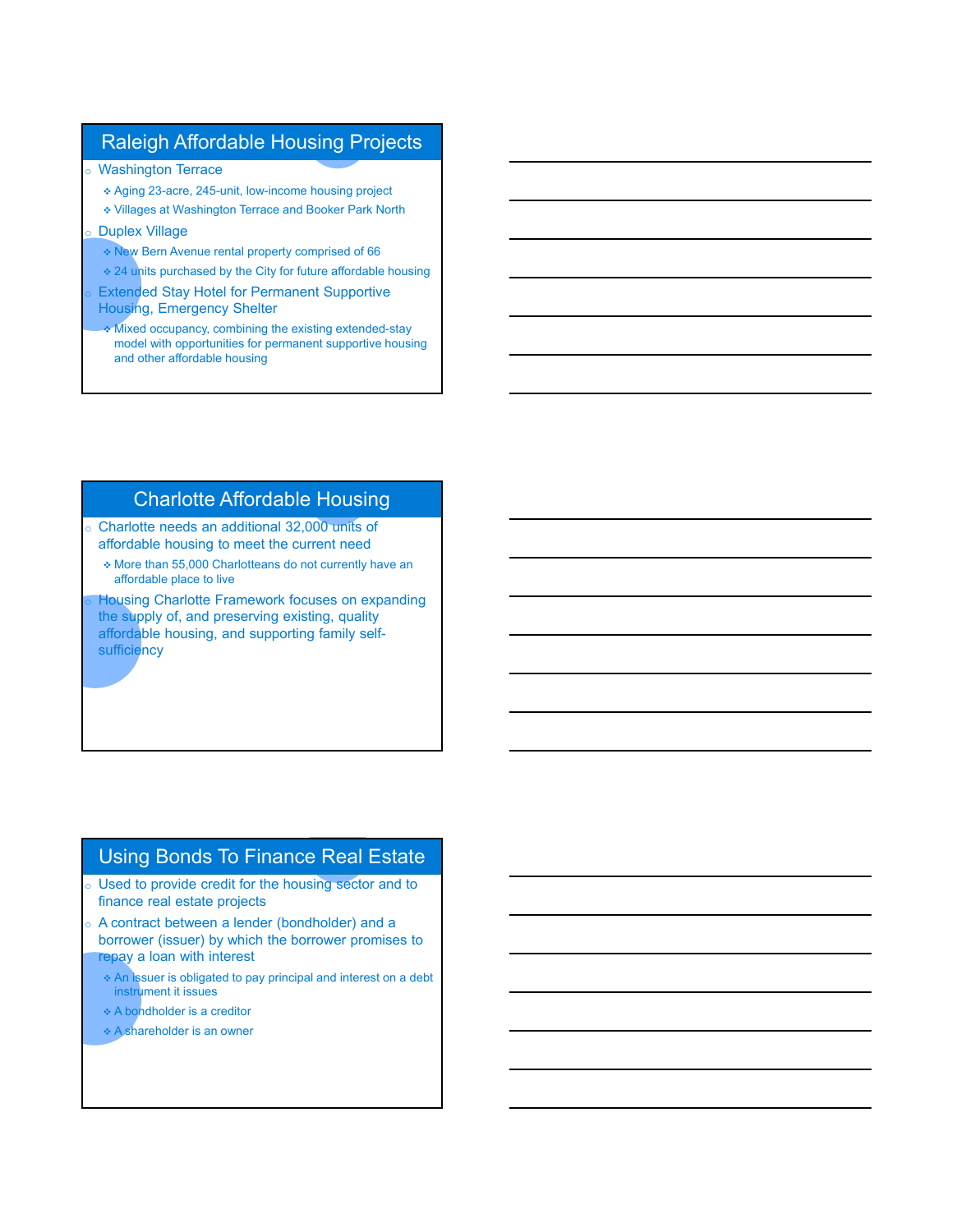## U.S. Government Bonds

- o A debt security issued by a government to support government spending
- o U.S. Treasury securities are debt obligations issued by the U.S. Department of the Treasury

 Income is exempt from state and local taxes, but not from federal taxes

Bonds issued by GSEs provide credit for the housing sector

Bonds issued or guaranteed by Federal Government agencies are backed by the full faith and credit of the U.S. government

#### Corporate Bonds

- o Debt instruments issued by industrial, financial, and service companies to finance capital investment and operating cash flow
- o A **secured debt** is a debt whose payment of interest and/or principal is secured or backed by a specific pledged asset or other form of collateral
- **Unsecured bonds**, also called **debentures**, backed only by the integrity (good faith and credit) of the issuer

# Municipal Securities

- o A general term referring to securities issued by local governmental subdivisions
- o When issuing munis, "local government" not only means a city, town, or county, but also school, water districts and public works projects
- Interest is tax-exempt at the federal level and can be exempt at the state and local levels
- Municipal bonds are classified as general obligation bonds and revenue bonds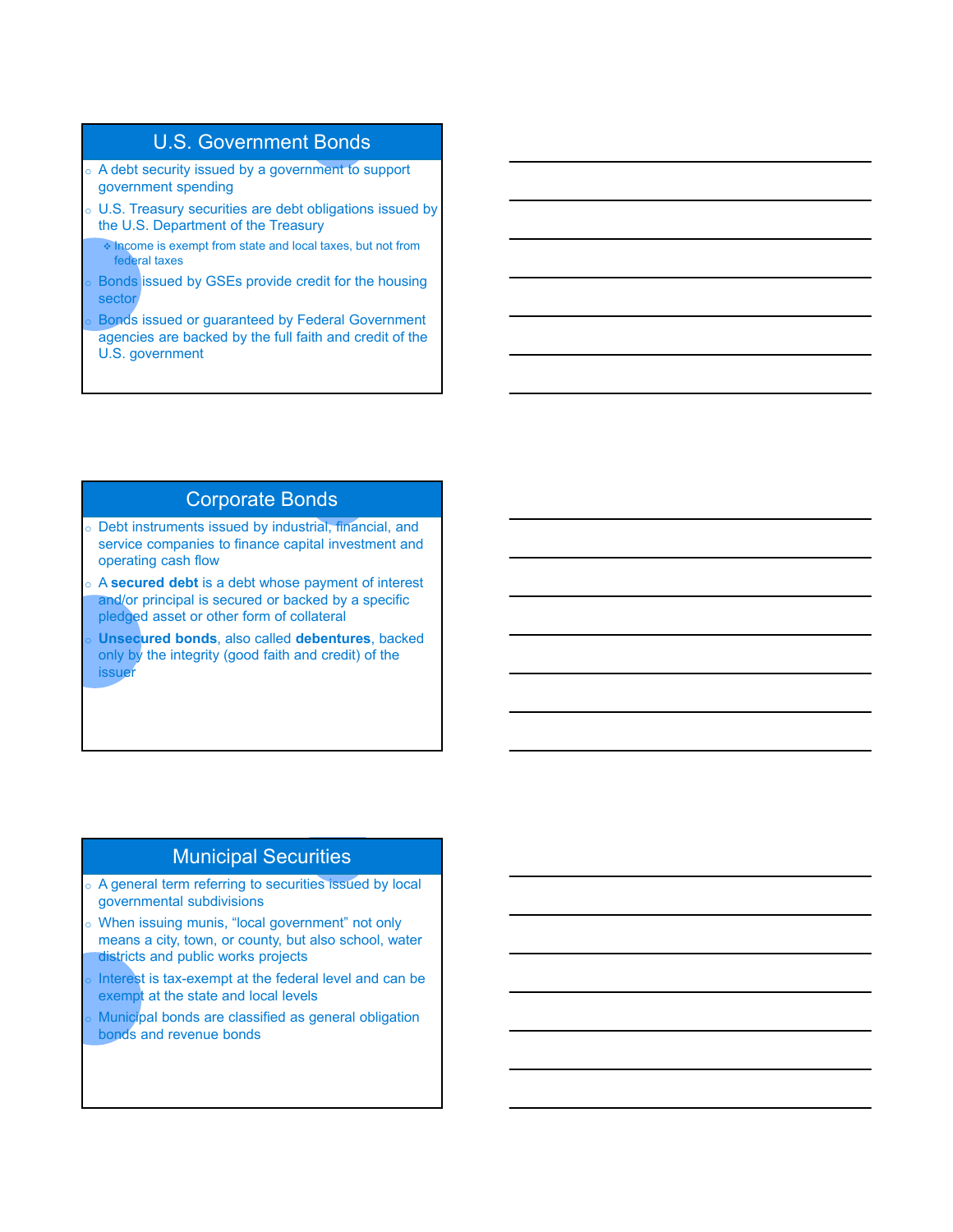## General Obligation Bonds and Notes

- o A municipal bond backed by the issuer's good faith, credit, and taxing power only
- $\circ$  Only entities with the ability to levy and collect taxes can issue GO bonds
- The financial stability of the municipality that is issuing the bonds is usually based on tax burden, budget, existing debt, and overall economic health of the municipality

## Revenue Bonds

- o A municipal bond issued to finance public works
- $\circ$  The bond is supported directly by the revenues of the project, such as user fees and other charges generated by a particular public works project
- The quality of a revenue bond issue depends on whether the project that it funds can generate enough cash to pay the interest and principal on the bonds.

#### Special Municipal Bonds and Notes

- o **Special Tax Bond.** Municipal bond secured by a sales or excise tax.
- **Special Assessment Bond**. Secured by the taxes on properties benefiting from bond-funded improvements.
- **Public Housing Authority Bonds**. Issued by a housing authority to build or improve low-income housing
- **Project Notes**. Short-term debt security issued by a municipality.
- **Construction Loan Notes**. Short-term debt security issued by a municipality to fund construction of housing projects.